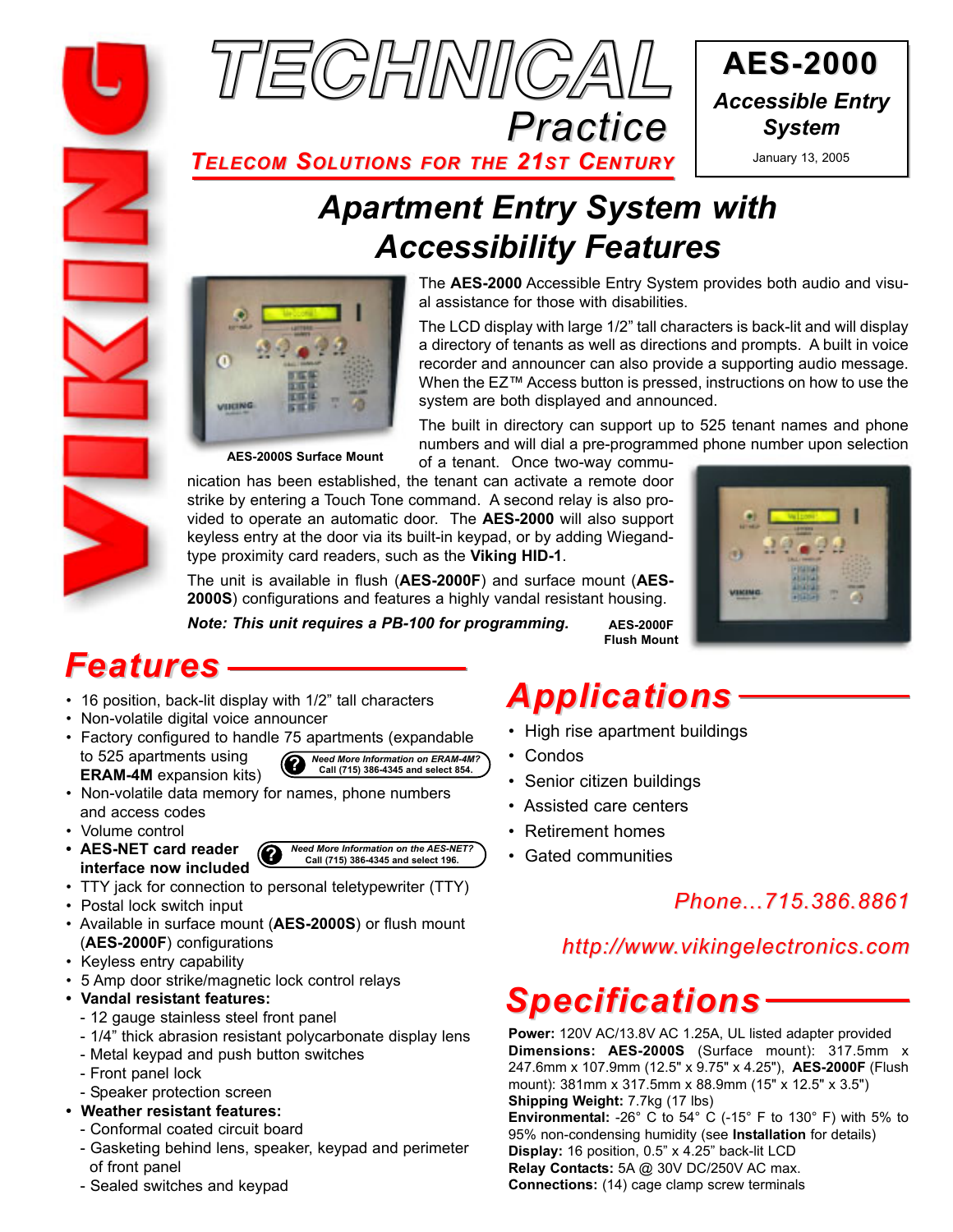### **IF YOU HAVE A PROBLEM WITH A VIKING PRODUCT, PLEASE CONTACT: VIKING TECHNICAL SUPPORT AT (715) 386-8666**

Our Technical Support Department is available for assistance Monday 8am - 4pm and Tuesday - Friday 8am - 5pm central time. So that we can give you better service, before you call please:

- **1.** Know the model number, the serial number and what software version you have (see serial label).
- **2.** Have your Technical Practice in front of you.
- **3.** It is best if you are on site.

### **RETURNING PRODUCT FOR REPAIR**

#### **The following procedure is for equipment that needs repair:**

- 1. Customer must contact Viking's Technical Support Department at 715-386-8666 to obtain a Return Authorization (RA) number. The customer MUST have a complete description of the problem, with all<br>pertinent information rega
- **2.** Packing: Return equipment in original box or in proper packing so that damage will not occur while in transit. Static sensitive equipment such as a circuit board should be in an anti-static bag, sandwiched between foam and individually boxed. All equipment should be wrapped to avoid packing material lodging in or sticking to the equipment. Include ALL parts of the equipment. C.O.D. or freight collect collect collect collect shipments cannot be accepted. Ship cartons prepaid to: **Viking Electronics, 1531 Industrial Street, Hudson, WI 54016**
- **3.** Return shipping address: Be sure to include your return shipping address inside the box. We cannot ship to a P.O. Box.
- **4.** RA number on carton: In large printing, write the R.A. number on the outside of each carton being returned.

### **RETURNING PRODUCT FOR EXCHANGE**

**The following procedure is for equipment that has failed out-of-box (within 10 days of purchase):**

- **1.** Customer must contact Viking's Technical Support at 715-386-8666 to determine possible causes for the problem. The customer MUST be able to step through recommended tests for diagnosis.
- **2.** If the Technical Support Product Specialist determines that the equipment is defective based on the customer's input and troubleshooting, a Return Authorization (R.A.) number will be issued. This number is valid for fourteen (14) calendar days from the date of issue.
- **3.** After obtaining the R.A. number, return the approved equipment to your distributor, referencing the R.A. number. Your distributor will then replace the product over the counter at no charge. The distributor will then return the product to Viking using the same R.A. number.
- **4. The distributor will NOT exchange this product without first obtaining the R.A. number from you. If you haven't followed the steps listed in 1, 2 and 3, be aware that you will have to pay a restocking charge.**

### **WARRANTY**

Viking warrants its products to be free from defects in the workmanship or materials, under normal use and service, for a period of one year from the date of purchase from any authorized Viking distributor or 18 months from the date manufactured, which ever is greater. If at any time during the warranty period, the product is deemed defective or malfunctions, return the product to Viking Electronics, Inc., 1531 Industrial Street, Hudson, WI., 54016. Customer must contact Viking's Technical Support Department at 715-386-8666 to obtain a Return Authorization (R.A.) number.

This warranty does not cover any damage to the product due to lightning, over voltage, under voltage, accident, misuse, abuse, negligence or any damage caused by use of the product by the purchaser or others.

Vikings sole responsibility shall be to repair or replace (at Viking's option) the material within the terms stated above. VIKING SHALL NOT BE LIABLE FOR ANY LOSS OR DAMAGE OF ANY KIND INCLUDING INCIDENTAL OR CONSEQUENTIAL DAMAGES RESULTING DIRECTLY OR INDIRECTLY FROM ANY BREACH OF ANY WARRANTY EXPRESSED OR IMPLIED, OR FOR ANY OTHER FAILURE OF THIS PRODUCT. Some states do not allow the exclusion or limitation of incidental or consequential damages, so this limitation may not apply to you.

THIS WARRANTY IS IN LIEU OF ALL OTHER WARRANTIES, EXPRESSED OR IMPLIED, INCLUDING THE WARRANTIES OF MERCHANTABILITY AND FITNESS FOR A PARTICULAR PURPOSE, WHICH ARE HEREBY EXCLUDED BEYOND THE ONE YEAR DURATION OF THIS WARRANTY. Some states do not allow limitation on how long an implied warranty lasts, so the above limitation may not apply to you.

### **FCC REQUIREMENTS**

This equipment complies with Part 68 of the FCC rules and the requirements adopted by the ACTA. Inside the front panel of this equipment is a label that contains, among other information, a product identifier in the format US:AAAEQ##TXXXX. If requested, this number must be provided to the telephone company.

The REN is used to determine the number of devices that may be connected to a telephone line. Excessive REN's on a telephone line may result in the devices not ringing in response to an incoming call. In most but not all areas, the sum of the REN's should not exceed five (5.0) To be certain of the number of devices that may be connected to a line, as determined by the total REN's, contact the local telephone company. For products approved after July 23, 2001, the REN for this product is part of the product identifier that has the format US:AAAEQ##TXXXX. The digits represented by ## are the REN without a decimal point (*e.g*., 03 is a REN of 0.3). For earlier products, the REN is separately shown on the label.

If the AES-2000 causes harm to the telephone network, the telephone company will notify you in advance that temporary discontinuance of service may be required. But if advance notice isn't practical, the telephone company will notify the customer as soon as possible. Also, you will be advised of your right to file a complaint with the FCC if you believe it is necessary.

The telephone company may make changes in its facilities, equipment, operations, or procedures that could affect the operation of the equipment. If this happens, the telephone company will provide advance notice in order for you to make the necessary modifications to maintain uninterrupted service.

If trouble is experienced with the AES-2000, for repair or warranty information, please contact:

#### *Viking Electronics, Inc., 1531 Industrial Street, Hudson, WI 54016 (715) 386-8666*

If the equipment is causing harm to the telephone network, the telephone company may request that you disconnect the equipment until the problem is resolved.

Connection to Party Line Service is subject to State Tariffs. Contact the state public utility commission, public service commission or corporation commission for information.

#### **WHEN PROGRAMMING EMERGENCY NUMBERS AND (OR) MAKING TEST CALLS TO EMERGENCY NUMBERS:**

Remain on the line and briefly explain to the dispatcher the reason for the call. Perform such activities in the off-peak hours, such as early morning or late evenings.

It is recommended that the customer install an AC surge arrester in the AC outlet to which this device is connected. This is to avoid damaging the equipment caused by local lightning strikes and other electrical surges.

### **PART 15 LIMITATIONS**

This equipment has been tested and found to comply with the limits for a Class A digital device, pursuant to Part 15 of the FCC Rules. These limits are designed to provide reasonable protection against harmful interference when the equipment is operated in a commercial environment. This equipment generates, uses, and can radiate radio frequency energy and, if not installed and used in accordance with the instruction manual, may cause harmful interference to radio communications. Operation of this equipment in a residential area is likely to cause harmful interference in which case the user will be required to correct the interference at his own expense.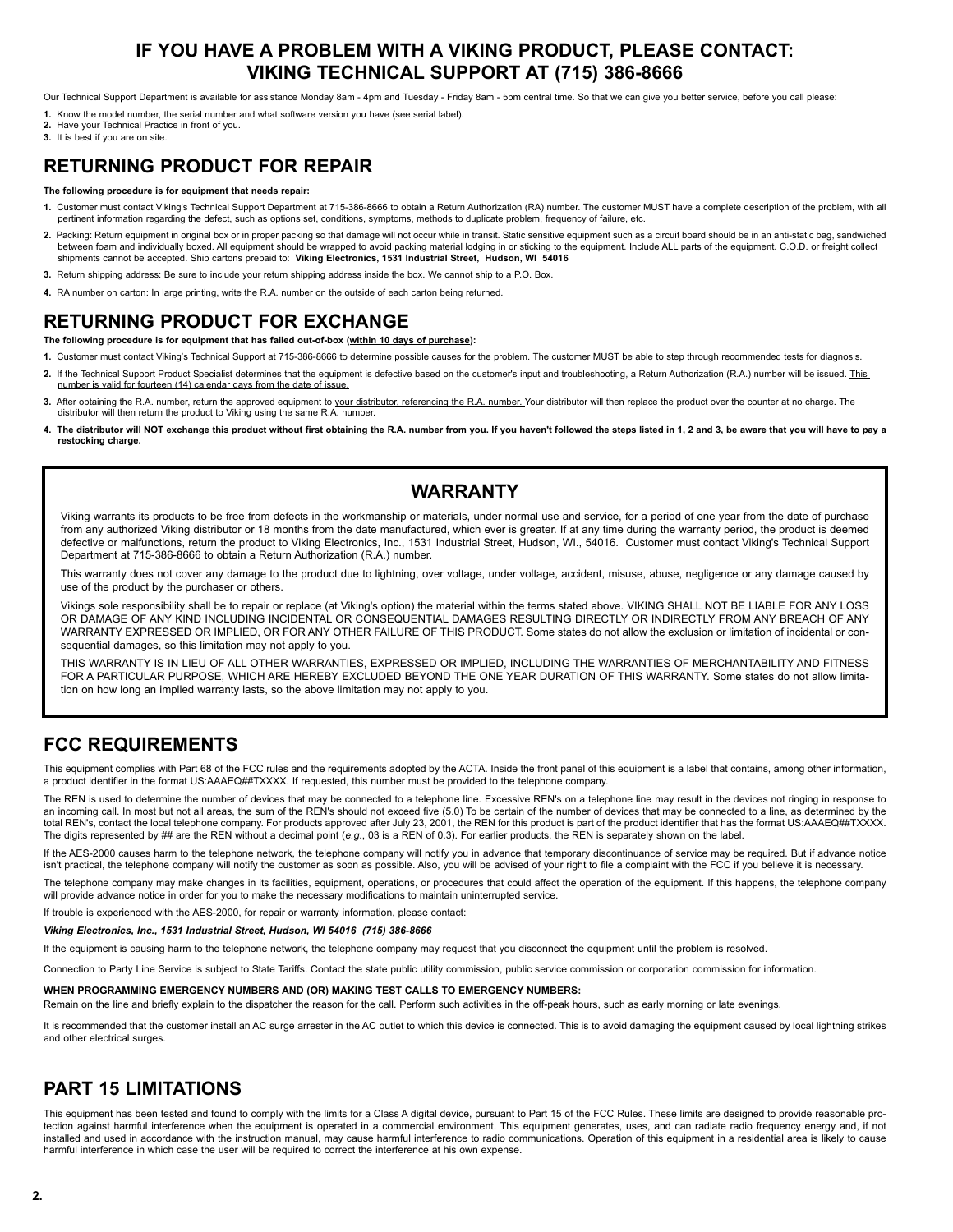# *Installation*

### **A. Flush Mount Chassis (AES-2000F)**

The **AES-2000F** comes with a zinc-plated steel rough-in box and a black powder-painted steel mounting ring. The rough-in box is meant to be framed into the wall. Make sure the outer edge of the box is within 1/4 inch of the finished surface of the wall, but not protruding past the surface level. Knockouts are provided in the box to accommodate conduit entrance from the sides or bottom.

*Important: The AES-2000F is rated to operate at temperatures up to 130 degrees Fahrenheit. If the unit is installed where it is exposed to direct sunlight, the front panel can exceed this maximum temperature. Above this specified maximum rating, the buttons will become hot for the tenants to press and the LCD display will go dark.*



|         | Step 1. After the wall is finished, the mounting ring can be screwed to the rough-in box.                                                                                                                                                                                          |
|---------|------------------------------------------------------------------------------------------------------------------------------------------------------------------------------------------------------------------------------------------------------------------------------------|
|         | Step 2. Once the mounting ring is secure, the front panel of the AES-2000S can be fastened to the ring using the 3 screws and<br>nuts provided by aligning the hinge with the three holes on the right side of the frame.<br>Note: Make sure the key lock is in the open position. |
| Step 3. | Insert the screws and tighten the nuts firmly.<br>Note: Be careful not to damage the foam gasket around the back edge of the panel.                                                                                                                                                |



*Important: If the enclosure is to be mounted outdoors, use an appropriate sealant around the outer edge of the mounting ring. \* Note: To help steer visually impaired visitors to the location of the EZ™ HELP button, the optional Braille "Audio" label may be adhered above the push button.* **3.**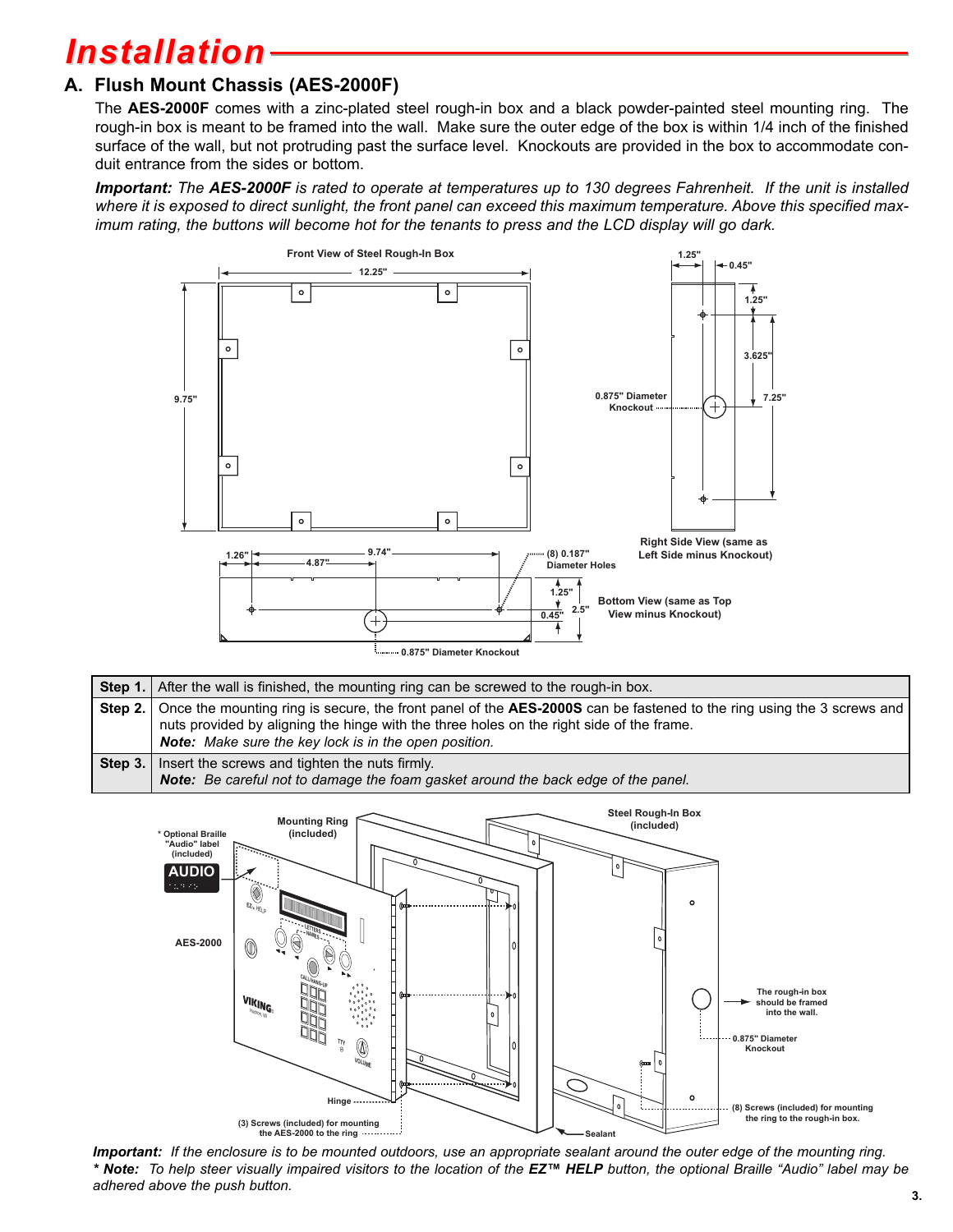### **B. Surface Mount Chassis (AES-2000S)**

The **AES-2000S** comes with a black powder painted steel surface mount chassis. A knockout is provided on the bottom of the chassis as an alternate wire entrance. The four outer holes on the back of the chassis are for mounting the box to the wall.

*Important: The AES-2000S is rated to operate at temperatures up to 130 degrees Fahrenheit. If the unit is installed where it is exposed to direct sunlight, the front panel can exceed this maximum temperature. Above this specified maximum rating, the buttons will become hot for the tenants to press and the LCD display will go dark.*



| Step 1. To mount the unit to a wall, unlock the panel using the key provided and swing the front panel open.                 |
|------------------------------------------------------------------------------------------------------------------------------|
| Step 2.   Use the single gang or junction box holes provided in the back of the enclosure for alignment.                     |
| <b>Step 3.</b> Fasten the enclosure securely to the wall using the (4) outer chassis mounting holes.                         |
| <b>Important:</b> If the enclosure is to be mounted outdoors, use an appropriate sealant between the enclosure and the wall. |



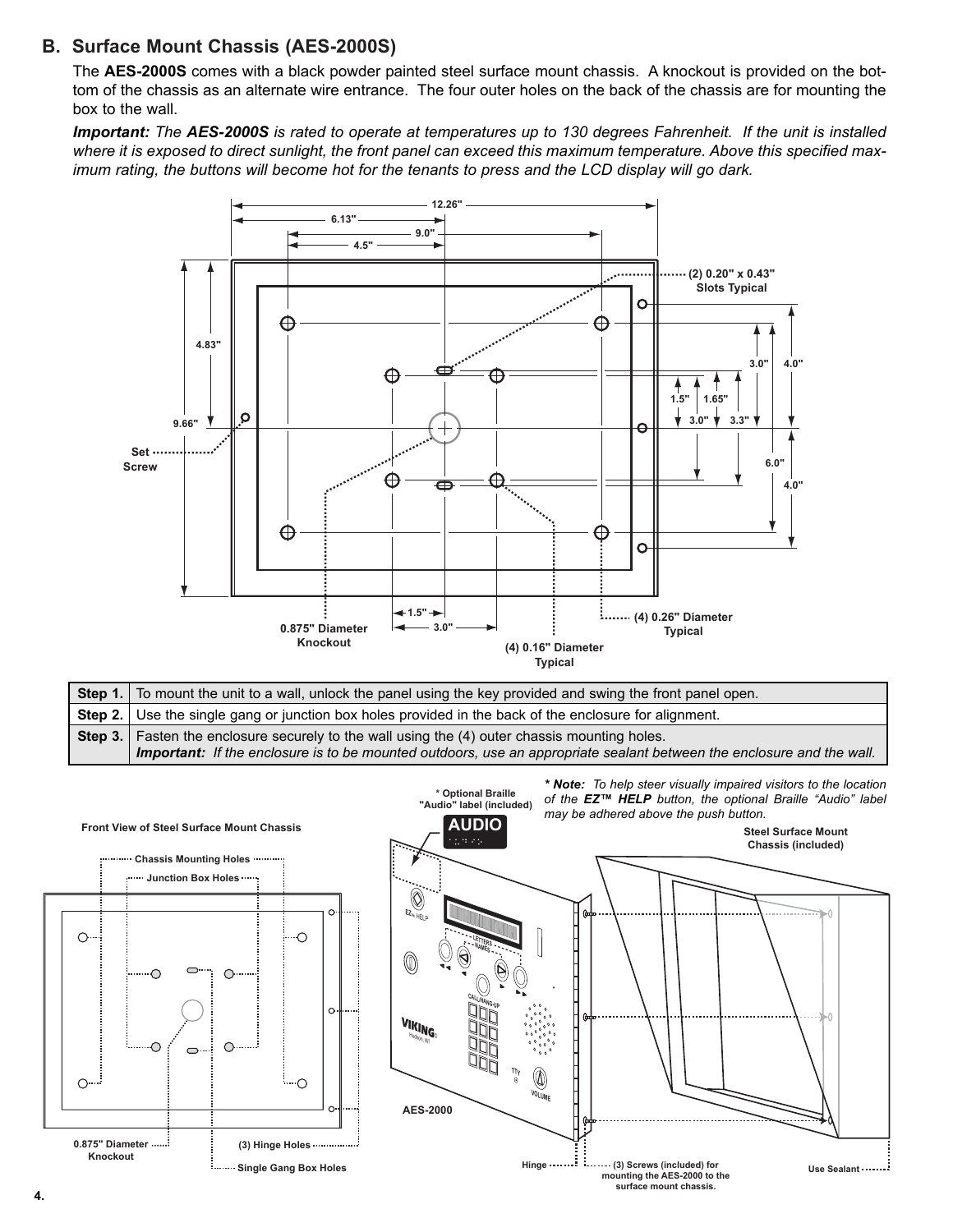### **C. Wiring Connections**



Once the **AES-2000** is secured to the wall, the unit can be connected to the building wiring as described below.

| Step 1.   | Cut off the 2.1 mm plug from the end of the AC power adapter cord. The AC adapter can be located up to 100 feet<br>away from the entry system when using a minimum of 24 AWG wire.                                                                                                                                                        |
|-----------|-------------------------------------------------------------------------------------------------------------------------------------------------------------------------------------------------------------------------------------------------------------------------------------------------------------------------------------------|
| Step 2.   | Make all connections to the AES-2000 panel before inserting the adapter into a wall outlet. The two wires from the AC<br>adapter connect to the two terminal block positions labeled "13.8 VAC".                                                                                                                                          |
| Step 3.   | If the incoming telephone line has an RJ-11 connector, connect it to the RJ-11 jack on the control board. Two terminal<br>positions marked "C.O." are also provided for a striped wire connection.                                                                                                                                        |
| Step 4.   | The AES-2000 can be wired to operate a single door strike, or a door strike and an automatic door opener. The doorstrike<br>and door strike power supply should be wired to the terminal positions labeled "Door Strike 1". Both normally open and<br>normally closed contacts are available.                                             |
| Step $5.$ | If your automatic door requires a contact closure for activation, wire it to the terminal positions labeled "Door Strike 2".<br>Both normally open and normally closed contacts are available.                                                                                                                                            |
| Step 6.   | If the installation requires a postal lock, a normally open momentary key switch can be wired to the terminal block<br>positions labeled "Postal Lock".                                                                                                                                                                                   |
| Step $7.$ | If a C-3000 is to be used, connect a pair of wires from the AES-2000 terminal block labeled "C-3000" to the C-3000 entry<br>phone connection. The phone numbers for the lines wired to the C-3000 must have a "C" programmed as the first char-<br>acter (see Programming). For more information, retrieve Fax Back Document 162 and 868. |
| Step 8.   | After all the connections are made, close and lock the hinged panel.                                                                                                                                                                                                                                                                      |
| Step 9.   | The last step is to connect the A.C. power adapter to a wall outlet. When power is connected to the system, the front<br>display should show "Welcome!"                                                                                                                                                                                   |

# *Programming*

The tenant names and phone numbers must be programmed into the system for proper operation. This programming is done through the telephone line interface using the **PB-100** with special software. This allows either remote programming from a distant location, or local programming using the Viking **DLE-300** line simulator. The **PB-100** is connected to a serial port of a P.C. and Windows based software is used to enter tenant names, phone numbers and the recording for the voice directory. A data base is constructed for each apartment to make future changes easier. When the Remote Programmer software is first invoked, the screen at the right pops up. After a few seconds, the "Building Selection" screen will appear.

The following sections provide a brief overview of programming screen shots and descriptions. Detailed programming instructions are available only in the software itself.



**AES-NET Wiegand/CAN Network Board**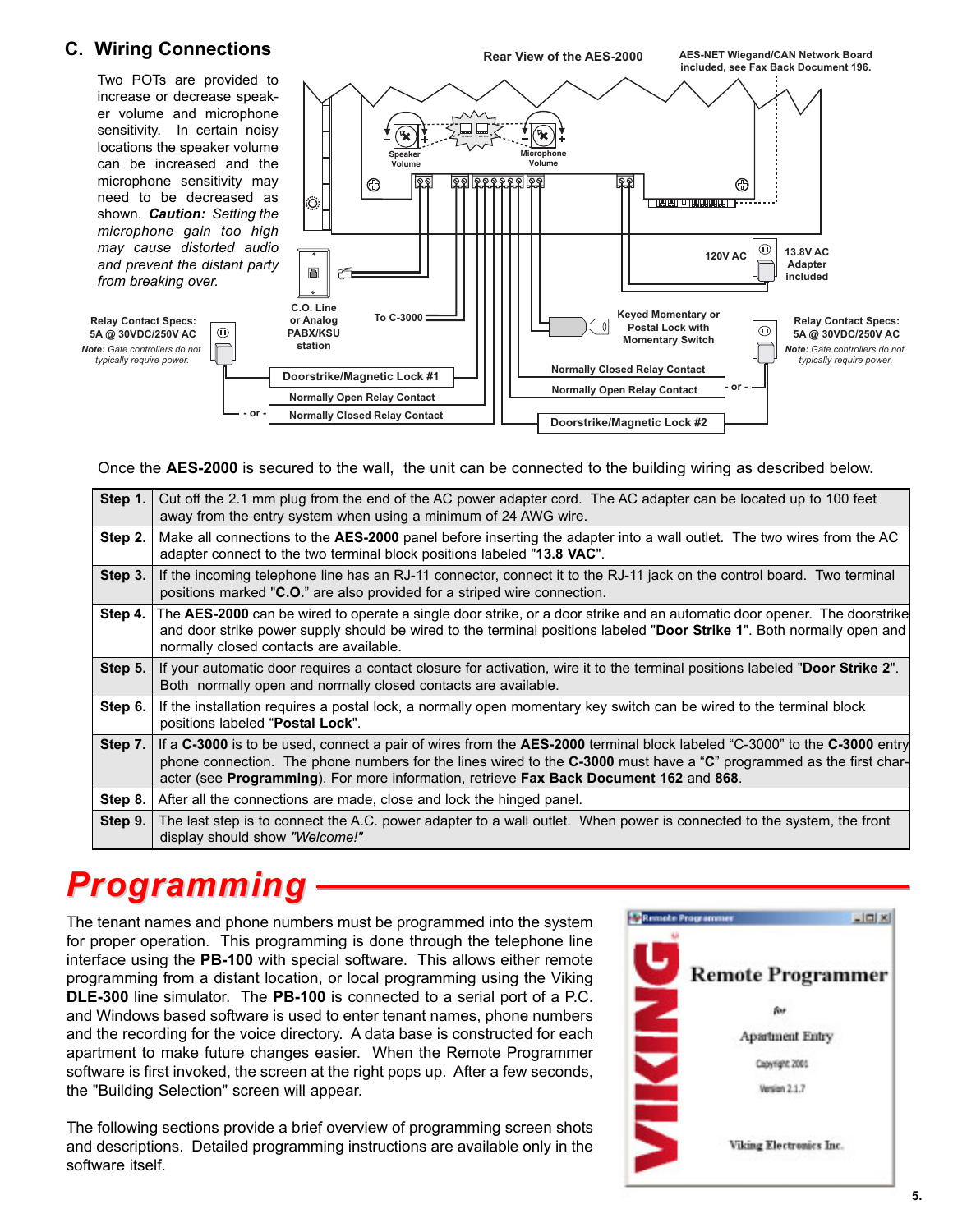### **A. Building Selection**

| -Location           | <b>Information:</b>        | - Action     |
|---------------------|----------------------------|--------------|
| <b>Nelson Place</b> | Motory Place<br>Name       | Add Location |
|                     | Address [173 Malays Ave.   | Modify       |
|                     | <b>Phone</b><br>学方         | Dent         |
|                     | Units<br>13                | Cal Manager  |
|                     | Manager <i>Laha</i> Halton |              |
|                     | Phone<br>218               | 开放线          |

The System Parameters pop up (right) (under the Setup menu) is used to set up the various programmable features of each entry system. Door strike timing, opener code, maximum call time, ring count and silence time out are all programmable from this screen. This screen also has a check box for disabling the

The Remote Programming Software is capable of handling information on many different buildings. The Building Selection screen (left) displays the information on each building. This screen also allows the user to add a new building, or drop an old one. Pressing the Next button will bring up the "Apartment Selection" screen.

|                                  | Location: Example |                                    |     |
|----------------------------------|-------------------|------------------------------------|-----|
| <b>Greening</b>                  | Welcomel          | <b>T Disable Kepleus Codes</b>     |     |
| PSX Outside level (I to 9.1.4)   |                   | *Opener Code (8 to 9.1.4)          | Ιš  |
| Max Ring Count (1 to 25%)        |                   | 'Dopr Shike Time (E 5 to 120 sec)  | 25  |
| "Max Call Time (1 to 255 nin)    | E                 | "Door Opener Deas (0.5 to 120 sec) | 115 |
| 'Max Silence Time (B to 16 sec)  | Πк                | 'Ocer Operer Time (0.5 to 120 sec) | 25  |
| Talk/Lichan Delay 1008 to 2 sec! | 0.256             |                                    |     |

 $\frac{1}{2}$ 

Keyless Entry Codes. This feature is useful when using card readers. By checking this box, a card can be used to gain access, but trying to enter the card number as a keyless code will not work. To override this disable, just add a new tenant without any name, and only enter the keyless code in the Apartment Selection screen.

**Stagestment St** 

### **B. Apartment Selection**

This screen (far right) is used to set up the information on each of the tenants in the building. New tenants can be added, and exist-

ing names and codes can be changed. When using card readers, the keyless entry code feature can be disabled in the system Parameters screen. If you want to have a code that can override this feature, enter a five digit code number in the Keyless Code box, but do not fill in any other boxes. That code can be used as a keyless code even though keyless codes have been disabled.

If the apartment phone line is wired through a Viking **C-3000**, the phone number field must start with a "**C**".

The list can be sorted according to name, apartment number, phone number, or code numbers by

selecting the "Sort" pull down (near right). Clicking on the Back button will bring up the previous screen "Building Selection", clicking on the Next button will bring up the "Data Transmit" screen.

### **C. Transmitting Data to and from the AES-2000**

After the **PB-100** dials the phone number of the AES-2000 and will pop up. If this is the first time the AES-2000 has been calle Once in the Data Transmit screen, use the Security Code selection under the Tools and the security code. If this screen is left blank, no code will be re is linked to the **AES-2000**, ALL DOOR ENTRY FUNCTIONS A

#### **1. Data Transmit Screen**

The Data Transmit screen (right) is used to control the transfer information from the P.C. to the entry system. The data block size and the number of retries can be tailored to fit any phone line condition. The user has the option of sending all the records just sending the records that have been modified in the previou screen by setting the "Show Changes Only" check off. If an **AES-NET** card installed in the AES-2000 and a local card reader used, the **AES-NET** can be programmed using the Local Car Reader selection of the Tools pull down. For more information o programming the local card reader, refer to the **AES-NE** Technical Practice. To go to the previous Apartment Selection screen, click on the Back button. To go on to the audio recording click on the Next button.

|                           |                                                                                                                                                                                                                             | <b>Security Code</b>                   |
|---------------------------|-----------------------------------------------------------------------------------------------------------------------------------------------------------------------------------------------------------------------------|----------------------------------------|
|                           | d creates a link, the Security Code screen<br>ed, enter the security code "8,4,5,4,6,4".<br>ction under the Tools pull down to change<br>quired. Keep in mind that while the PB-100<br>RE HALTED until the PB-100 hangs up. | Enter the Security Code for<br>Example |
| Tool: Heb<br><b>Fight</b> | <b>Building</b><br>Example                                                                                                                                                                                                  | Est<br>Enter                           |
| Named                     | <b>Status</b>                                                                                                                                                                                                               | <b>D</b> what                          |
|                           | <b>Black Size</b><br>50                                                                                                                                                                                                     | <b>Upload All</b>                      |
|                           | <b>Rety Link</b>                                                                                                                                                                                                            | Download Names                         |
|                           |                                                                                                                                                                                                                             |                                        |
|                           | <b>Fletcy Count</b>                                                                                                                                                                                                         | Download Stats                         |
|                           | Present ID                                                                                                                                                                                                                  | Entry Points                           |
|                           |                                                                                                                                                                                                                             |                                        |
|                           | <b>Flasady</b>                                                                                                                                                                                                              |                                        |

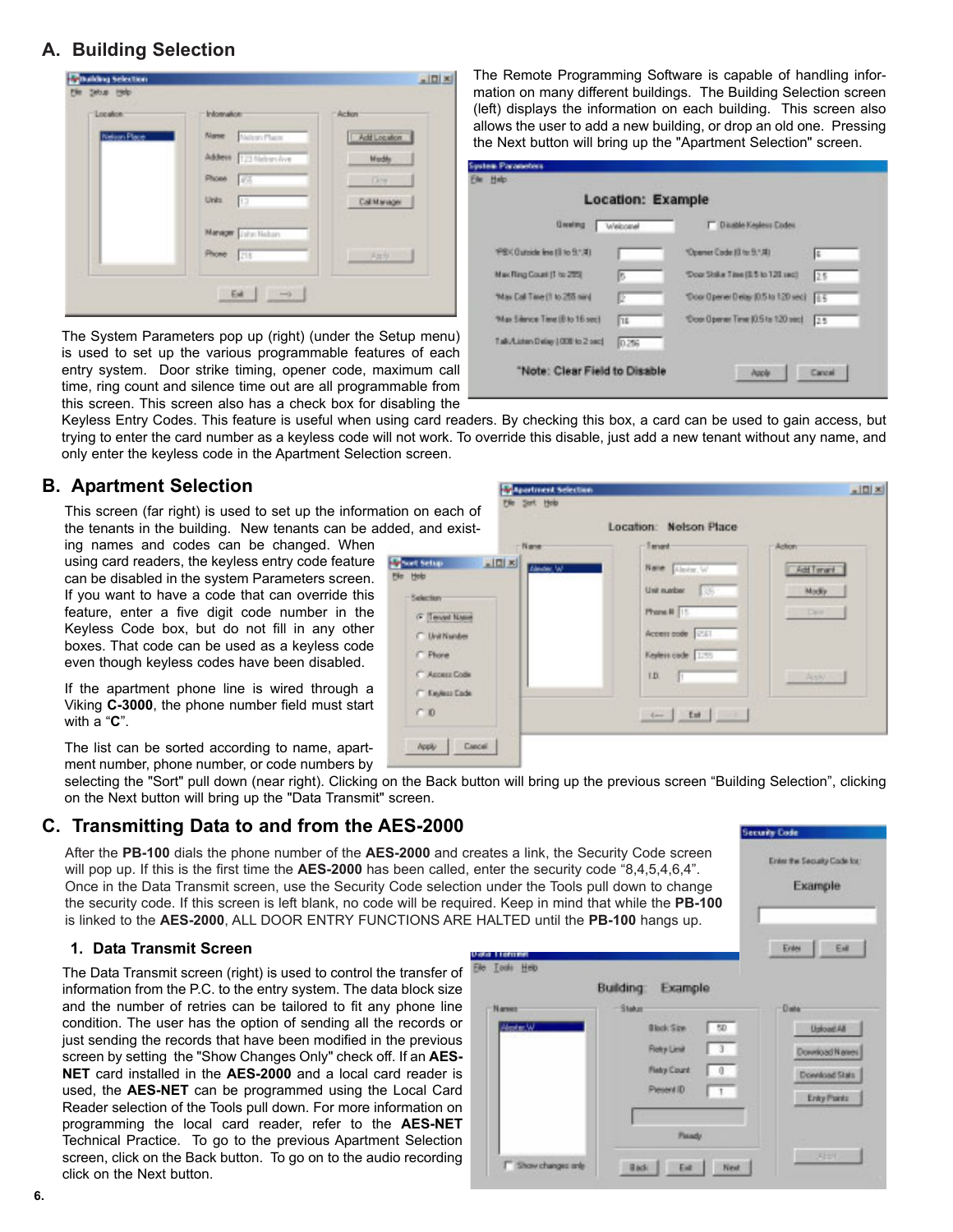#### **2. Download Names Screen**

| Đ                  | Name.                                                                                                                                                        | Phone Number                                                                                                                    | <b>Access Ende</b>                                                                          | Keyless Code                                                                                               |   |
|--------------------|--------------------------------------------------------------------------------------------------------------------------------------------------------------|---------------------------------------------------------------------------------------------------------------------------------|---------------------------------------------------------------------------------------------|------------------------------------------------------------------------------------------------------------|---|
| 10<br>11<br>12     | Anderson, F<br>Anter V<br>Duncan, N<br>Edgar V<br>Frank. T<br>Gregory.P<br>Ronson, D<br>Toger, U<br>Pmqr.S.<br>Olsen <sub>, I</sub><br>Pearson.W<br>Quincy.D | 113<br>9452536<br>5672757<br>7653567<br>3860900<br>5462458<br>2165676<br>Acres Garage<br>65408<br>4327645<br>5439989<br>5460897 | 022<br>4443<br>5487<br>5273<br>3800<br>1266<br>1265<br>0023<br>0002<br>4543<br>3221<br>4351 | 123456<br>739454<br>756345<br>724846<br>387368<br>447799<br>539833<br>054003<br>326587<br>588699<br>656378 | ≛ |
| Stoker<br>Controls | Passet ID                                                                                                                                                    | Download Court 575                                                                                                              | Missed                                                                                      | 525 seconds securived                                                                                      |   |

The Download Names screen (left) is used to retrieve the tenant names, phone numbers, access codes and keyless entry codes that have been previously programmed into the **AES-2000**. The "Present ID" box contains the ID number of the first record to be downloaded. The tenant ID is an unchangeable consecutive number assigned to the tenant when they were added to the database. The "Download Count" box contains the total number of records to be downloaded. Clocking on "Download" will retrieve all records starting with the "Present ID" through the Download Count. Once the records are displayed in the data field, the "File" pulldown menu can be used to print or save the data. Clicking on "Clear" will clear data fields and reset the present ID to 1. Clicking on "Close" will return the user to the Data Transmit Screen.

#### **3. Download Statistics Screen**

The Download Statistics screen (right) allows the user to retrieve the **AES-2000**'s building entry log. Each time the **AES-2000** energizes the door strike, it adds to the log, recording the date, time name/type (tenant allowing the entry) and code (type of actuation). Up to 1024 entries can be stored before the oldest entry is written over. Retrieving just a portion of the log can be accomplished by entering a "Read Pointer" value for the starting point and a "Count" value for the ending point. To receive the **AES-2000**'s existing data, click on "Download" and to clear all existing data click on "Reset". Clicking "Close" will return the user to the Data Transmit Screen.

#### **4. Entry Points Screen**

|                  | Living Point Quick Programming                                                                                                                                                               |
|------------------|----------------------------------------------------------------------------------------------------------------------------------------------------------------------------------------------|
| <b>File High</b> |                                                                                                                                                                                              |
|                  | <b>Entry Point</b><br>$C$ Law<br>High<br><b><i><u>Rotary</u></i></b><br><b>Get Status</b><br>Switch<br><b>Breue</b><br><b>Breuzo</b>                                                         |
|                  | Shown are the wasting sellings for this Entry Point. You may<br>either change then apply new values for these sellings or walk.<br>through the programming guide to set up this Entry Point. |
|                  | Facility Ender: accepted at this<br>Extra Point<br>Mote Leave all arrive "O" to<br>allow any or all tacility cades.                                                                          |
|                  | Relay 1 (Deer Shike) Activation Time<br>Secondo                                                                                                                                              |
|                  | Fielay 2.Delay Time (Alter Fielay 1.Activate)<br>Secondo                                                                                                                                     |
|                  | <b>Halay 2 Activation Taxe</b><br>Seconds                                                                                                                                                    |
|                  | Dave Aust Delay Time:<br>Secarate                                                                                                                                                            |
|                  | Relay 3 (Alarm) Activation Time<br>C 3 Second C Cantinuous                                                                                                                                   |
|                  | Ferced Door Entry Alam<br>Enabled                                                                                                                                                            |
|                  | Guide<br><b>Rack</b><br><b>Apple</b>                                                                                                                                                         |

| Date:<br>10/14/02    | Time<br>11:29am             | Nation Type<br>ansonaskerdel.T | Code<br>8659              | Esta Pont<br>Naim |
|----------------------|-----------------------------|--------------------------------|---------------------------|-------------------|
| 10/14/02             | 11:30an                     | Rassusinkenden T               | Directory                 | Nain              |
| 10/14/02             | $11 - 31an$                 | Tnerepondinis, J               | 2164435                   | Main              |
| 18/14/82             | $11 - 31a8$                 | Tickersonski Z                 | Card Entry                | Main              |
| 10/14/02             | $11 - 31$ an                | Keylezz Code                   | #42423                    | Main              |
| 10/14/02<br>10/14/02 | $11 - 32$ an<br>$11 - 34am$ |                                | Inward Call               | Hain              |
| 10/14/02             | $-3488$                     | Tickersonski.Z                 | Postal Lock<br>Card Entry | Main<br>Main      |
| 10/14/02             | $11 - 34m$                  | Rasausinkeaden.T               | 9810                      | Main              |
| 10/14/02             | 11:42an                     | Tickersonski, Z                | Card Entry                | L 7               |
| 10/14/02             | $11 - 42$ an                | Vickermonmki.Z                 | Card Entry                | Main              |
| 10/14/02             | 11:42an                     | Tickersonski Z                 | Card Entry                | $L$ $2$           |
| <b>Status</b>        |                             |                                |                           |                   |
| Read Pointer D       |                             | Count 12<br>Mored              | Ready                     |                   |
|                      |                             |                                |                           |                   |
|                      |                             |                                |                           |                   |
| Controls             |                             |                                |                           |                   |
|                      |                             |                                |                           |                   |

If remote **ES-3** modules are installed, the Entry Points screen (left) is used to program each **ES-3**. When this screen is invoked, fill in group and rotary switch setting for the **ES-3** that you wish to program. It is best to click on Get Status to retrieve the present settings. Any changes can be entered directly into the data boxes. For more details on programming the **ES-3**, refer to the **ES-3** Technical Practice.

### **D. Recordings**

The Recordings screen (right) is used to make an audio recording of each of the names of the tenants. These are the recordings that a user will hear when the user is stepping through the directory of the **AES-2000**. When in the record mode, the software will step through each name, displaying it in large letters, and prompting the user as when to speak. After each recording is made, the software plays it back automatically, and selects the next name from the list. Completed recordings are listed in the box on the right hand side. To go back to the data mode, click on the Back button. To end the session, click on the Exit button.